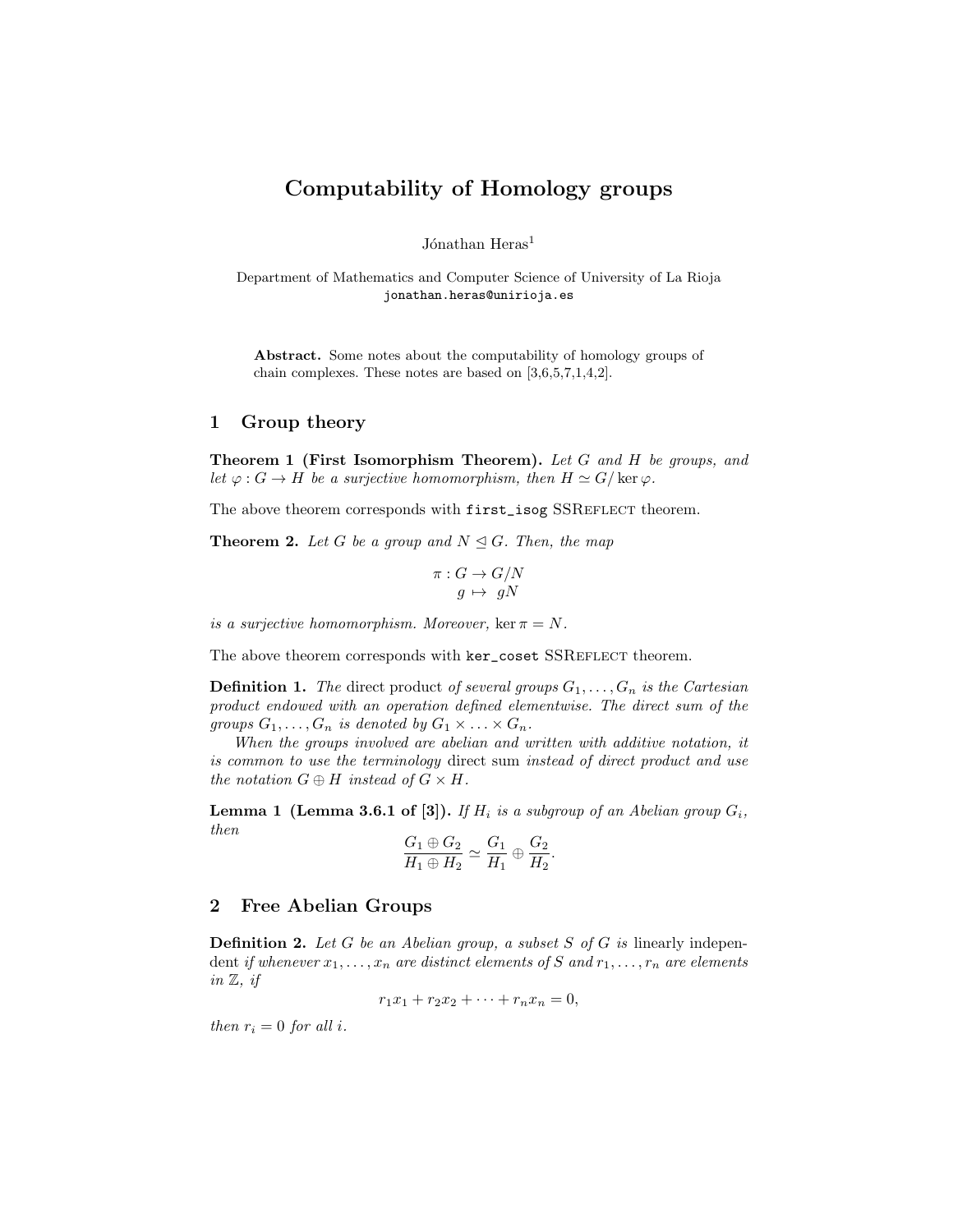A basis for G is a linearly independent set  $S = \{x_1, \ldots, x_n\}$  such that each  $g \in G$  can be written uniquely as a finite sum

$$
g = \sum_{i=1}^{n} r_i x_i, \quad r_i \in \mathbb{Z}
$$

An abelian group G is free if it has a basis.

Proposition 1 (Proposition 3.5.2 of [\[3\]](#page-6-0)). Let G be an Abelian group and let  $x_1, \ldots, x_n$  be distinct nonzero elements of G. The following conditions are equivalent:

- 1. The set  $S = \{x_1, \ldots, x_n\}$  is a basis of G.
- 2. The map

 $(r_1, \ldots, r_n) \mapsto r_1x_1 + r_2x_2 + \cdots + r_nx_n$ 

is an isomorphism from  $\mathbb{Z}^n$  to G.

3. For each i, the map  $r \mapsto rx_i$  is injective, and  $M = \mathbb{Z}x_1 \oplus \ldots \oplus \mathbb{Z}x_n$ .

**Definition 3.** Let G be an Abelian group and S a subset of G; then, the subgroup generated by  $S$  is

$$
\mathbb{Z}S := \{ n_1x_1 + n_2x_2 + \dots + n_dx_d \mid d \ge 0, n_i \in \mathbb{Z}, \text{ and } x_i \in S \}.
$$

An abelian group is said to be finitely generated if it is generated by a finite subset.

Remark 1. Every finite group is finitely generated.

<span id="page-1-2"></span>**Definition 4.** Let G be an Abelian group. An element  $g \in G$  has finite order if  $ng = 0$  for some positive integer n. The set of all elements of finite order in G is a subgroup  $T$  of  $G$ , called the torsion subgroup. We say that  $G$  is a torsion group if  $G = T$ . If T vanishes, we say G is torsion free.

Remark 2.  $G/T$  is torsion free.

<span id="page-1-0"></span>Remark 3. A free abelian group is necessarily torsion free.

Proposition 2 (Proposition 3.5.5 of [\[3\]](#page-6-0)). Any two bases of a finitely generated free Abelian group have the same cardinality.

**Definition 5.** The rank of a finitely generated free abelian group is the cardinal of any basis.

<span id="page-1-3"></span>**Proposition 3 (Grushko theorem).** Let G and H be finitely generated groups. Then  $rank(G \oplus H) = rank(G) + rank(H)$ .

<span id="page-1-1"></span>is p\_rank\_dprod SSREFLECT theorem?.

Proposition 4 (Corollary 3.5.8 of [\[3\]](#page-6-0)). Every subgroup of a finitely generated abelian group is finitely generated.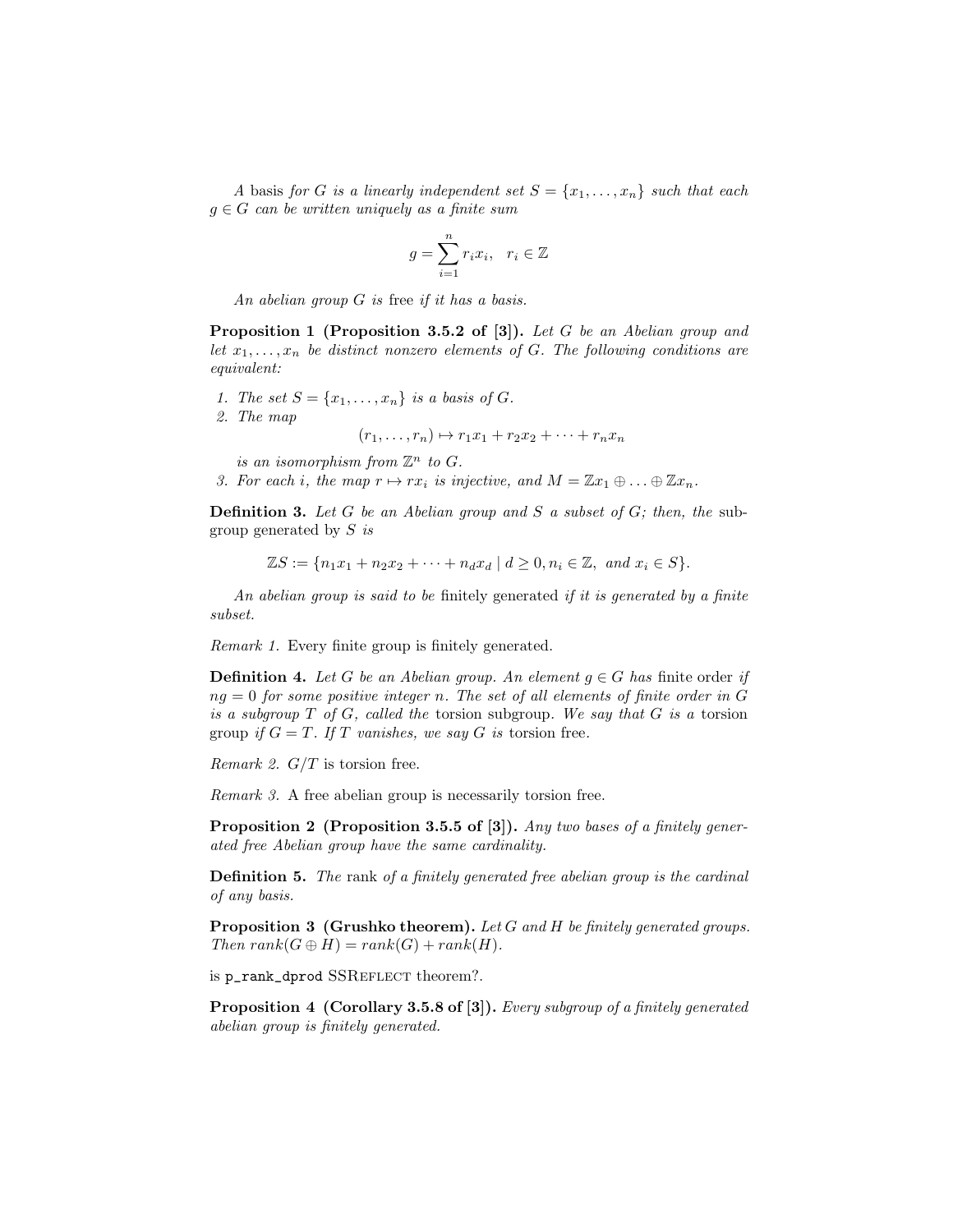<span id="page-2-0"></span>Proposition 5. Any quotient of a finitely generated Abelian group is finitely generated Abelian (simply take the images of the generators in the quotient).

<span id="page-2-3"></span>**Theorem 3 (Corollary 10.16 of [\[7\]](#page-6-3)).** Let G be an Abelian Group and H be a subgroup  $G$  such that  $G/H$  is free abelian, then  $H$  is a direct summand of  $G$ - that is,  $G = H \oplus K$  where  $K \le G$  and  $K \simeq G/H$ .

<span id="page-2-2"></span>**Theorem 4 (Theorem 8.5 of [\[5\]](#page-6-2)).** Let G be a finitely generated Abelian group, and let T be the torsion subgroup of G. Then T is finite and  $G/T$  is free.

**Lemma 2 (Lemma 11.1 of [\[6\]](#page-6-1)).** Let G be a free Abelian group of rank n. If H is a subgroup of G, then H is free of rank  $r \leq n$ .

**Lemma 3 (Lemma 11.2 of [\[6\]](#page-6-1)).** If G is a free abelian group, any subgroup H of G is free.

**Theorem 5 (Theorem 11.3 of [\[6\]](#page-6-1)).** Let G and H be free abelian groups of ranks n and m respectively; let  $f : G \to H$  be a homomorphism. Then there are basis for G and H such that, relative to these basis, the matrix of f has the form

$$
B = \begin{pmatrix} b_1 & & & \\ & \ddots & & \\ & & b_k & \\ & & & b_k \\ & & & 0 & \\ & & & & 0 \end{pmatrix}
$$

where  $b_i \geq 1$  and  $b_1|b_2| \dots |b_k$ .

Theorem 6 (Theorem 4.2 of  $[6]$ , Theorem 3.5.13 of  $[3]$ ). Let F be a free Abelian group whose rank is n and R be a subgroup of  $F$ ; then there is a basis  $e_1, \ldots, e_n$  for F and integers  $t_1, \ldots, t_k$  such that

1.  $t_1e_1, \ldots t_ke_k$  is a basis for R. 2.  $t_1|t_2| \ldots |t_k$ .

<span id="page-2-1"></span>Theorem 7 (The fundamental theorem of finitely generated abelian groups, Theorem 4.3 of  $[6]$ , Theorem 3.6.2 of  $[3]$ ). Let G be a finitely generated abelian group. Let  $T$  be its torsion subgroup; then,

- 1. there is a free abelian subgroup H of G having finite rank  $\beta$  such that  $G =$  $H \oplus T$ .
- 2. There are finite cyclic groups  $T_1, \ldots, T_k$  where  $T_i$  has order  $t_i > 1$  such that  $t_1|t_2| \ldots |t_k$  and

$$
T=T_1\oplus\ldots\oplus T_k.
$$

3. The numbers  $\beta$  and  $t_1, \ldots, t_k$  are uniquely determined by G.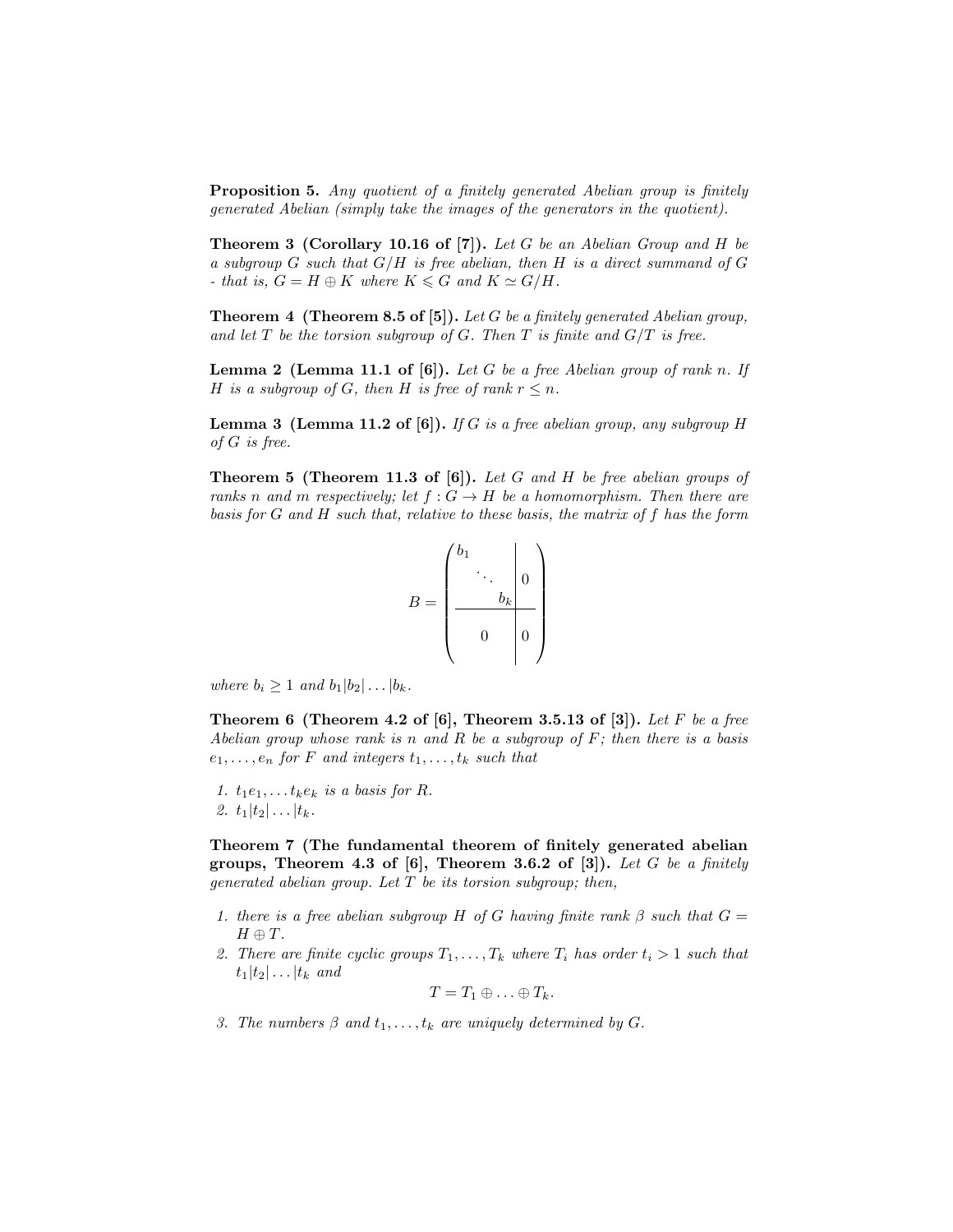### 3 Homology

**Definition 6.** A chain complex  $C$  is a sequence

$$
\cdots \to C_{p+1} \xrightarrow{\partial_{p+1}} C_p \xrightarrow{\partial_p} C_{p-1} \to \cdots
$$

of abelian groups  $C_i$  and homomorphisms  $\partial_i$ , indexed on the integers, such that  $\partial_p \circ \partial_{p+1} = 0 \,\,\forall p.$ 

The p-th homology group of  $C$  is defined by the equation

$$
H_p(\mathcal{C}) = \ker \partial_p / im \partial_{p+1}.
$$

From now on, we will denote ker  $\partial_p$  and im  $\partial_{p+1}$  by  $Z_p$  and  $B_p$  respectively. In addition, we will consider a chain complex C where each group  $C_p$  is free of finite rank.

**Definition 7.** Let  $W_p$  consist of all elements  $c_p$  of  $C_p$  such that some non-zero multiple of  $c_p$  belongs to  $B_p$  - that is,

$$
W_p = \{c_p \in C_p | \exists \lambda \in \mathbb{Z} \setminus \{0\}, \lambda c_p \in B_p \}.
$$

This group is called the group of weak boundaries.

Lemma 4.

$$
B_p\leqslant W_p\leqslant Z_p\leqslant C_p
$$

Proof.

 $Z_p \leqslant C_p$ . It comes from the definition of  $Z_p$ .  $B_p \leqslant W_p$ . It is trivial, just take  $\lambda = 1$ .

 $W_p \le Z_p$ .  $C_p$  is free, then  $C_p$  is torsion free (remark [3\)](#page-1-0). So,  $\lambda c_p \ne 0 \,\forall \lambda \ne 0$  and  $c_p \neq 0$ . Using the definition of  $W_p$ ,  $\forall c_p \in W_p \exists \lambda \neq 0$  such that  $\lambda c_p \in B_p$ . Now, as  $\partial_p \partial_{p+1} = 0$  then  $\partial_p(\lambda c_p) = 0$  implies that  $\lambda \partial_p(c_p) = 0$ , then,  $\partial_p(c_p) = 0$ . Therefore,  $\lambda c_p \in \ker \partial_p = Z_p$ .

**Lemma 5 (Decomposition of**  $Z_p$ ). W<sub>p</sub> is a direct summand of  $Z_p$  - that is, there exist a subgroup  $V_p$  of  $Z_p$  such that

$$
Z_p = V_p \oplus W_p.
$$

*Proof.* First of all, let us note that  $H_p = Z_p/B_p$  is a finitely generated abelian group (Propositions [4](#page-1-1) and [5\)](#page-2-0), then it can be written as the direct sum  $F_p \oplus$  $T_p$  where  $F_p$  is a free subgroup of  $H_p$  and  $T_p$  is the torsion subgroup of  $H_p$ (Theorem [7](#page-2-1) (1)).

Consider now, the natural projection q from  $Z_p$  to  $H_p/T_p$ . This projection can be seen as the composition of the 2 projections  $q_1$  and  $q_2$ :  $q = q_2 \circ q_1$  such that: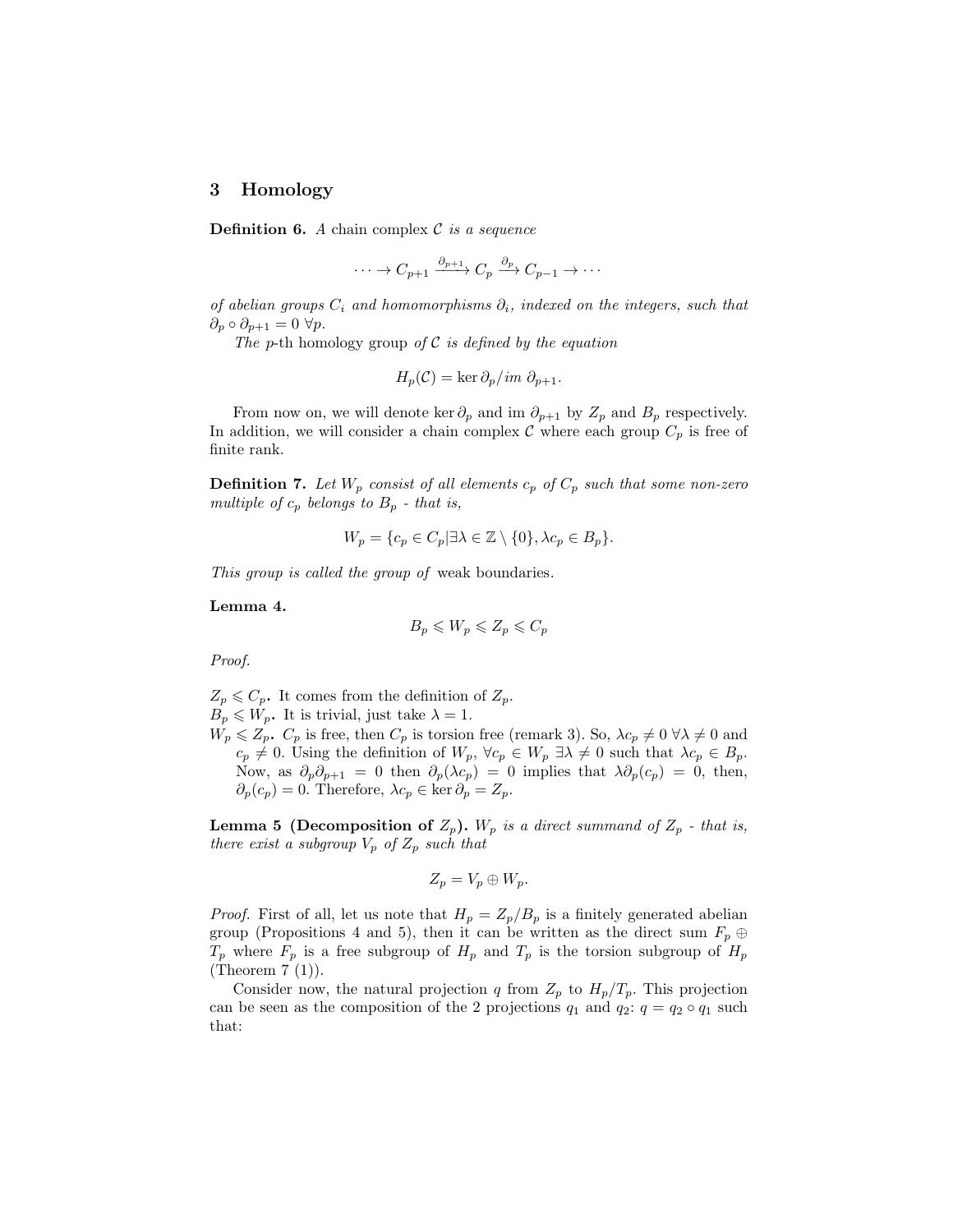$$
\begin{array}{ccc}\nZ_p \xrightarrow{q_1} H_p = Z_p/B_p \xrightarrow{q_2} H_p/T_p \\
c_p \mapsto & \overline{c_p} \xrightarrow{\hspace*{1.5cm}} & \xrightarrow{\hspace*{1.5cm}} & \widetilde{c_p}\n\end{array}
$$

The kernel of this projection is  $\text{ker}(q) = \{c_p \in Z_p | q(c_p) = 0\}.$ 

Let us note that  $\forall c_p \in \text{ker}(q)$ ,  $\overline{c_p} \subseteq T$  (use Theorem [2\)](#page-0-0). As  $T_p$  is a torsion group,  $\overline{c_p}$  is an element of finite order (Definition [4\)](#page-1-2) in  $H_p$ . Then, there exist  $\lambda \in \mathbb{Z} \setminus \{0\}$  such that  $\lambda \overline{c_p} = \overline{0_p} = B_p$ . That is, there is a  $b_p \in B_p$  such that  $\lambda c_p = b_p$ . Therefore,

$$
\ker(q) = \{c_p \in Z_p | \exists \lambda \neq 0, \lambda c_p in B_p\} = W_p.
$$

Using now Theorem [1,](#page-0-1) we obtain  $Z_p/W_p \simeq H_p/T_p$ .  $H_p/T_p$  is finitely gener-ated and torsion free. Then, using Theorem [4,](#page-2-2)  $H_p/T_p$  is free; so,  $Z_p/W_p$  is free. Now, by Theorem [3,](#page-2-3)  $Z_p = V_p \oplus W_p \simeq Z_p/W_p \oplus W_p$ .

Corollary 1.  $H_p \simeq Z_p/W_p \oplus W_p/B_p$ .

*Proof.* 
$$
H_p = Z_p/B_p = (V_p \oplus W_p)/B_p \simeq V_p \oplus W_p/B_p \simeq Z_p/W_p \oplus W_p/B_p.
$$

Remark 4.  $Z_p/W_p$  is free and  $W_p/B_p$  is a torsion group.

<span id="page-4-0"></span>**Lemma 6.** Let  $\{e_1^p, \ldots, e_{n_p}^p\}$  and  $\{e_1^{p-1}, \ldots, e_{n_{p-1}}^{p-1}\}$  be basis of  $C_p$  and  $C_{p-1}$ respectively; such that the matrix of  $C_p$  relative to these basis has the normal form:

$$
e_1^{p-1} \n\begin{pmatrix}\ne_1^p & \cdots & e_{k_p}^p & e_{k_p+1}^p & \cdots & e_{n_p}^p \\
e_1^{p-1} & b_1^p & & & \\
\vdots & \ddots & & & & \\
e_{k_p}^{p-1} & & & & \\
\vdots & & & & \\
e_{k_p+1}^{p-1} & & & \\
\vdots & & & & \\
e_{n_p-1}^{p-1} & & & \\
0 & & & & \\
\end{pmatrix}
$$

Then, the following hold:

1.  $e_{k_p+1}^p, \ldots, e_{n_p}^p$  is a basis for  $Z_p$ . 2.  $b_1^p e_1^{p-1}, \ldots, b_{k_p}^p e_{k_p}^{p-1}$  is a basis for  $B_{p-1}$ . 3.  $e_1^{p-1}, \ldots, e_{k_p}^{p-1}$  is a basis for  $W_{p-1}$ .

*Proof.* Let  $c_p \in C_p$  - that is,  $c_p = \sum^{n_p}$  $\sum_{i=1}^{n_p} a_i e_i^p$ , then  $\partial_p(c_p) = \sum_{i=1}^{k_p}$  $i=1$  $b_i^p a_i e_i^{p-1}.$ 

1. 
$$
\partial_p(c_p) = 0 \Leftrightarrow \forall i = 1, ..., k_p \ a_i = 0
$$
. Then, a basis for  $Z_p$  is  $e_{k_p+1}^p, ..., e_{n_p}^p$ .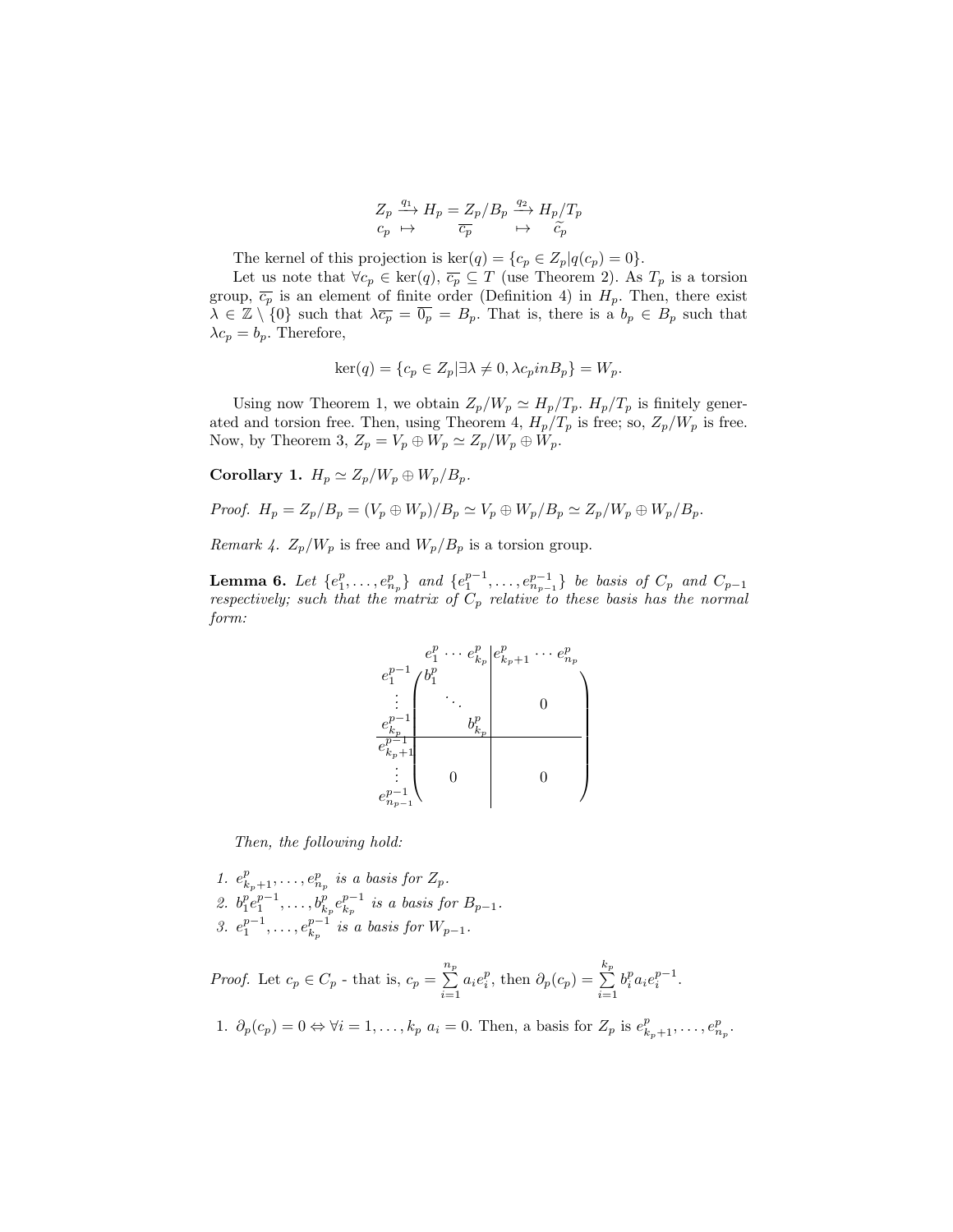2.  $\forall c_{p-1} \in B_{p-1}, \exists c_p \in C_p$  such that  $\partial_p(c_p) = c_{p-1}$ . Then, there exists  ${a_i}_{i \in \{1,...,k_p\}}$  such that

$$
c_{p-1} = \sum_{i=1}^{k_p} b_i^p a_i e_i^{p-1}.
$$

And,  $\forall i \in \{1, ..., k_p\}, b_i^p \neq 0$ ; therefore,  $b_1^p e_1^{p-1}, ..., b_{k_p}^p e_{k_p}^{p-1}$  is a basis of  $B_{p-1}$ .

3.  $\hat{W}_{p-1} = \{c_{p-1} \in C_{p-1} | \exists \lambda \in \mathbb{Z} \setminus \{0\}, \lambda c_{p-1} \in B_{p-1}\}.$  By (2),  $\forall i \in \{1, ..., k_p\}$  $b_i^p e_i^{p-1} \in B_{p-1}$ ; then,  $\{e_i^{p-1}\}_{i \in \{1,...,k_p\}} \subseteq W_{p-1}$ .

Conversely, let  $c_{p-1} = \sum_{n=1}^{n_{p-1}}$  $i=1$  $a_i'e_i^{p-1} \in W_{p-1}$ . Then,  $\exists \lambda \neq 0, \exists c_p \in C_p$  such that  $\lambda c_{p-1} = \partial_p(c_p) \in B_{p-1}$ . So,

$$
\lambda \sum_{i=1}^{n_{p-1}} a'_i e_i^{p-1} = \sum_{i=1}^{k_p} b_i^p a_i e_i^{p-1}.
$$

Then,  $a'_i = 0 \ \forall i \in \{k_p + 1, \ldots, n_{p-1}\};$  therefore,  $e_1^{p-1}, \ldots, e_{k_p}^{p-1}$  is a finite set of generators of  $W_p$ . In addition, as these elements appear in the basis of  $Z_p$ , they are linearly independent; so, they constitute a basis of  $W_{p-1}$ .

 $\textbf{Theorem 8.} \ \ H_p(\mathcal{C}) \simeq \mathbb{Z}^{n_p-k_p-k_{p+1}} \oplus \mathbb{Z}/b_1^{p+1} \mathbb{Z} \oplus \ldots \oplus \mathbb{Z}/b_{k_{p+1}}^{p+1} \mathbb{Z}$ 

*Proof.*  $H_p(\mathcal{C}) \simeq Z_p/W_p \oplus W_p/B_p.$ 

First of all, let us see that  $Z_p/W_p \simeq \mathbb{Z}^{n_p-k_p-k_{p+1}}$ .  $Z_p/W_p$  is free; so,  $Z_p/W_p \simeq$  $\mathbb{Z}^d$  where d is the rank of  $Z_p/\hat{W}_p$ .

Applying Proposition [3,](#page-1-3)  $rank(Z_p) = rank(Z_p/W_p) + rank(W_p)$ ; then,

$$
rank(Z_p/W_p) = rank(Z_p) - rank(W_p).
$$

Using Lemma [6,](#page-4-0)  $rank(Z_p) = \sharp |\{e_{k_p+1}^p, \ldots, e_{n_p}^p\}| = n_p - k_p$ ; and  $rank(W_p) =$  $\sharp |\{e_1^p, \ldots, e_{k_{p+1}}^p\}| = k_{p+1}$ . Then  $rank(Z_p/W_p) = n_p - k_p - k_{p+1}$ ; so,

$$
Z_p/W_p \simeq \mathbb{Z}^{n_p - k_p - k_{p+1}}
$$

Now, let us prove  $B_p/W_p \simeq \mathbb{Z}/b_1^{p+1}\mathbb{Z} \oplus \ldots \oplus \mathbb{Z}/b_{k_{p+1}}^{p+1}\mathbb{Z}$ .

$$
W_p/B_p = \frac{e_1^{p+1}\mathbb{Z}\oplus\ldots\oplus e_{k_{p+1}}^{p+1}\mathbb{Z}}{b_1^{p+1}e_1^{p+1}\mathbb{Z}\oplus\ldots\oplus b_{k_{p+1}}^{p+1}e_{k_{p+1}}^{p+1}\mathbb{Z}}
$$
  

$$
\simeq \frac{e_1^{p+1}\mathbb{Z}}{b_1^{p+1}e_1^{p+1}\mathbb{Z}} \oplus \ldots \oplus \frac{e_{k_{p+1}}^{p+1}\mathbb{Z}}{b_{k_{p+1}}^{p+1}e_{k_{p+1}}^{p+1}\mathbb{Z}}
$$
  

$$
\simeq \mathbb{Z}/b_1^{p+1}\mathbb{Z} \oplus \ldots \oplus \mathbb{Z}/b_{k_{p+1}}^{p+1}\mathbb{Z}
$$

Observe that  $v\mathbb{Z} \simeq dv\mathbb{Z}$  since  $r \mapsto rv + dv\mathbb{Z}$  is a surjective  $\mathbb{Z}$ -module homomorphism with kernel  $d\mathbb{Z}$ .

Therefore,

$$
H_p(\mathcal{C}) \simeq \mathbb{Z}^{n_p - k_p - k_{p+1}} \oplus \mathbb{Z}/b_1^{p+1} \mathbb{Z} \oplus \ldots \oplus \mathbb{Z}/b_{k_{p+1}}^{p+1} \mathbb{Z}.
$$